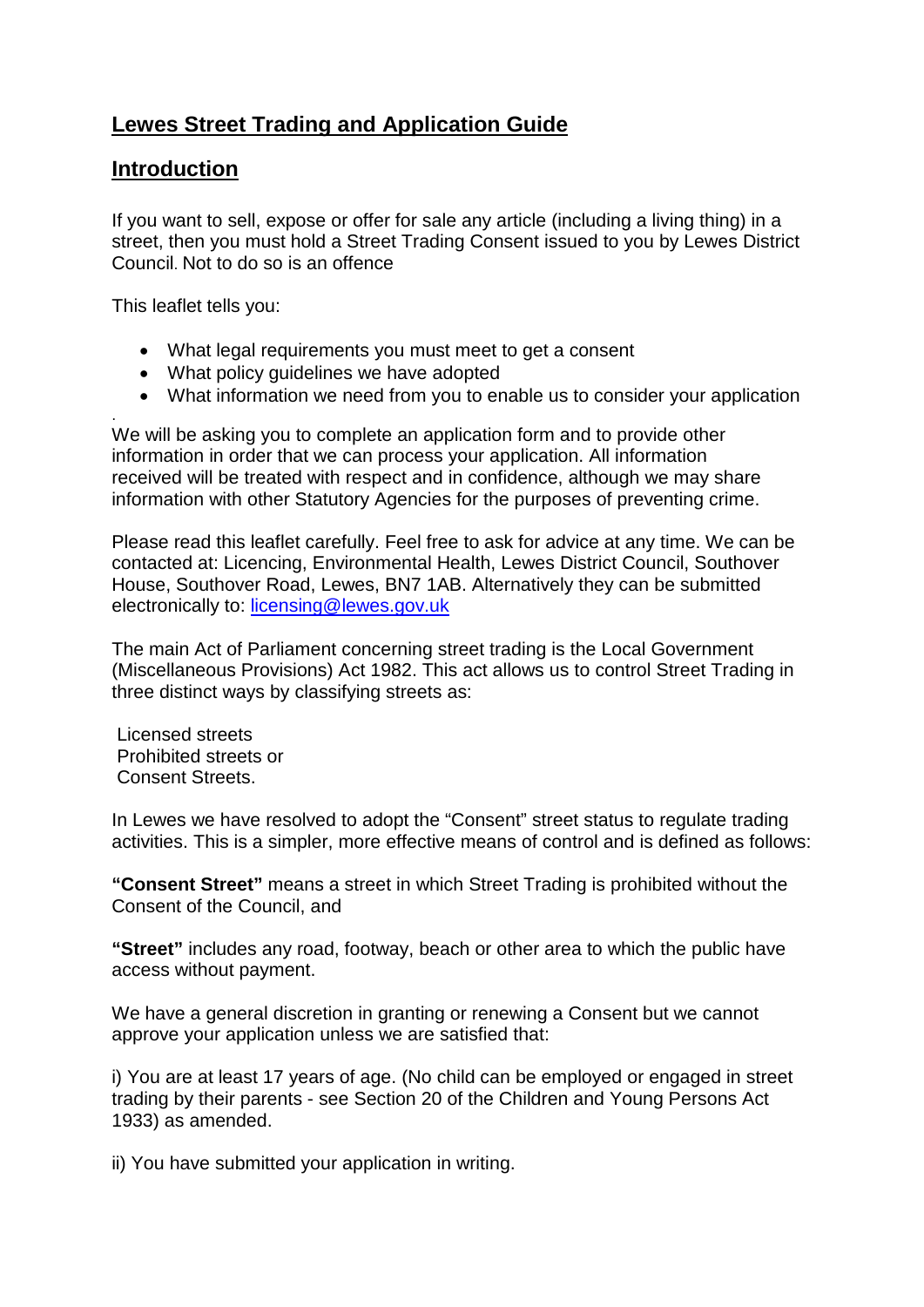iii) Your proposed trading location will not conflict with our adopted policy guidelines.

If you wish to sell hot food and/or drink between 2300 – 0500 hours you will need to be licenced under the Licensing Act 2003 either by way of a Premises Licence or a Temporary Event Notice.

### **For clarification purposes a street trading consent would not be required for the following activities:**

**A pedlar** - although you cannot set up a stall or stop in any one location for a period of time - you must trade as you travel and not travel to trade.

### **A market or fair**

### **A trunk road picnic area**

**A news vendor** - although you must sell only newspapers or periodicals and/or have a stall occupying less than 1 metre in length/width or 2 metres in height. Further, any stall must not stand on the carriageway of a street.

**A roundsman** - for example milkmen, coalmen and other persons who go to regular customers.

**A highway amenity for structures on the highway -** the use for trading of an object or structure placed on, in or over the highway and the operation of facilities for recreation or refreshment under part 7A of the Highways Act 1980

### **A charitable street collection.**

#### **Trading carried out at a petrol filling station.**

**Trading in and around shops** (including in a street adjoining shop premises so used as part of the business of the shop).

You do not require a Consent to trade from private land (such as a beer garden, car park or other area) where the public are denied general rights of access or have to pay to enter. You might however need to separately obtain planning permission and/or the express permission of the Council (as landowner) if we own or are responsible for the land.

## **Our Policy Guidelines**

To help us deal with your application and to also allow you to know at an early stage whether your application is likely to be supported the following summarises the Guidelines we have adopted:

### **General**

1. The Trader shall provide a service which is of benefit to the economic wellbeing of the area and protect its amenity and character.

2. The use shall not be in direct competition, in terms of goods primarily sold, with that provided by a nearby retail shop, restaurant or hot food take-away.

3. The number of Traders in any one street shall be limited so as not to cause undue concentration.

4. The siting and operation of any Trader shall be such that it does not cause any problems of highway safety, obstruction to users of the highway, or conflict with the requirement of emergency vehicles.

5. Uses involving the sale of food and noise/fume emission shall meet the requirements of the Council and these should be identified before a Consent is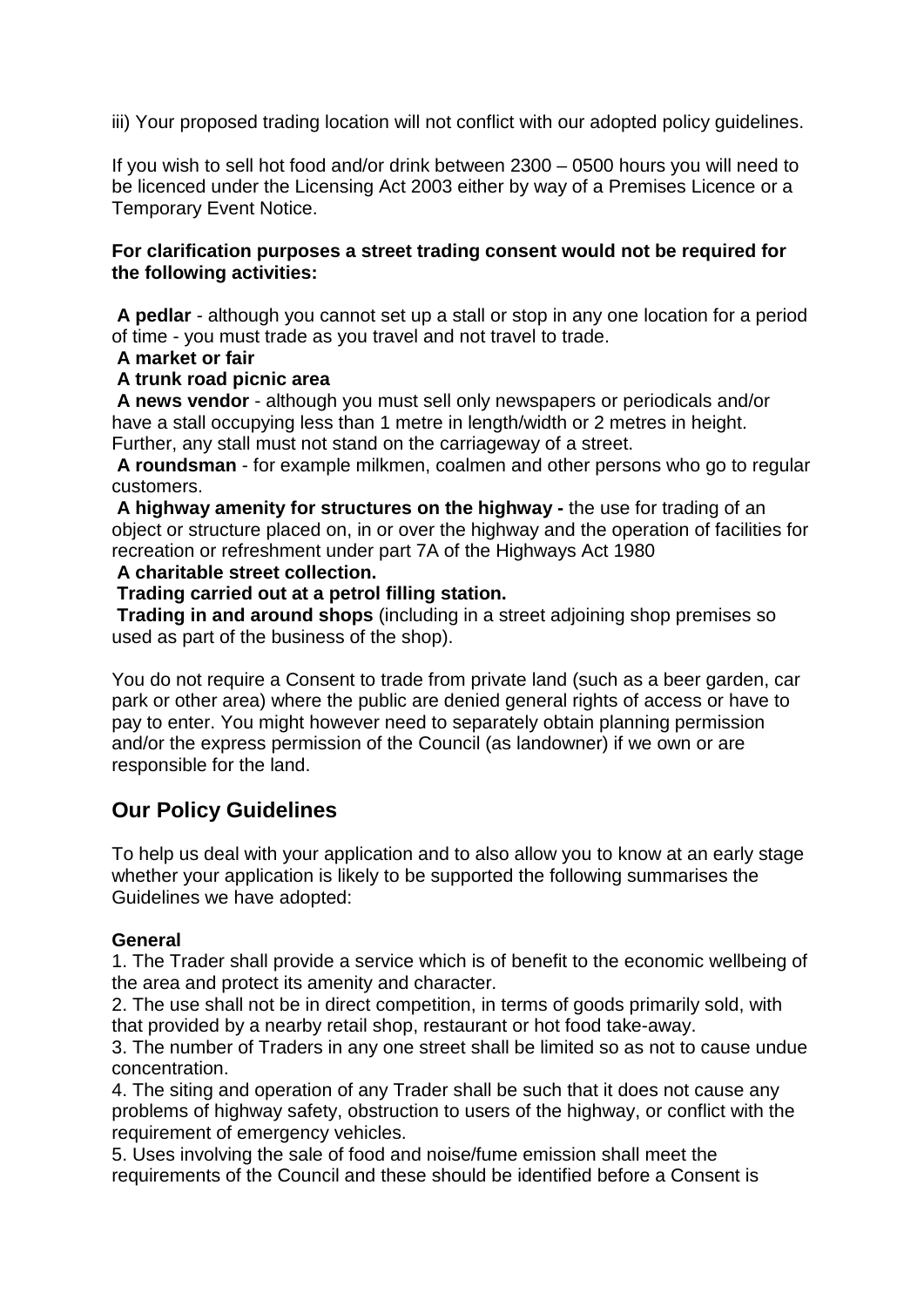considered.

6. The appearance and use of associated equipment or structures shall be of good quality and the precise appearance of the facility shall be identified before a Consent is granted.

7. The use shall not be likely to cause problems of noise, smell, litter, queuing or other nuisance or late night disturbance, especially in residential streets.

8. The use shall be compatible with the character of the area in which it is proposed to be situated.

9. Within precincts, the precise siting shall be agreed before the use commences and shall subsequently be maintained at all times in the agreed position, in order to prevent any obstruction to pedestrians or conflict with the requirements of emergency vehicles.

10. The use shall not be located in the vicinity or within 100 metres of an existing shop, restaurant or hot food take-away which primarily sells the same goods.

### **What information must you provide to us?**

To help us consider your application we would like you to show us:

1. **That you have completed the application form fully** in every respect.

2. **That you have identified clearly the proposed trading location** you wish to use and what you want to sell. A plan and photographs or drawings will be required to identify the site and show us what your stall or trading arrangements will look like. 3. **That you can produce evidence of third party public liability insurance** in the sum of £1,000,000.

4. **That you give us your details and those of any other employees or persons**  who may assist you in your trading - this will include proof of the right to work.

**You will also need to pay the fee.**

### **WARNING**

**For new applications we may consult with other Officers, the Police, other Statutory Agencies and Ward Councillors. We may also request a criminal records check.**

## **Granting / Renewing Your Consent**

Once you have made a complete application, including the information above, we will be in a position to consult on and consider issuing your Consent for a period of up to one year, although sometimes we might grant a Consent for a limited "trial" period. The consultation will take at least 28 calendar days. If there are objections to your application then our Licencing Committee will be asked to decide whether to issue you a Consent or not – you will be entitled to attend any Committee Hearing and make your case for approval.

We may also want to inspect your stall or sales arrangements as well as the site you want to use as part of considering a Consent. There may be additional issues for you to take account of e.g. if you want to sell food, use gas or a generator on site